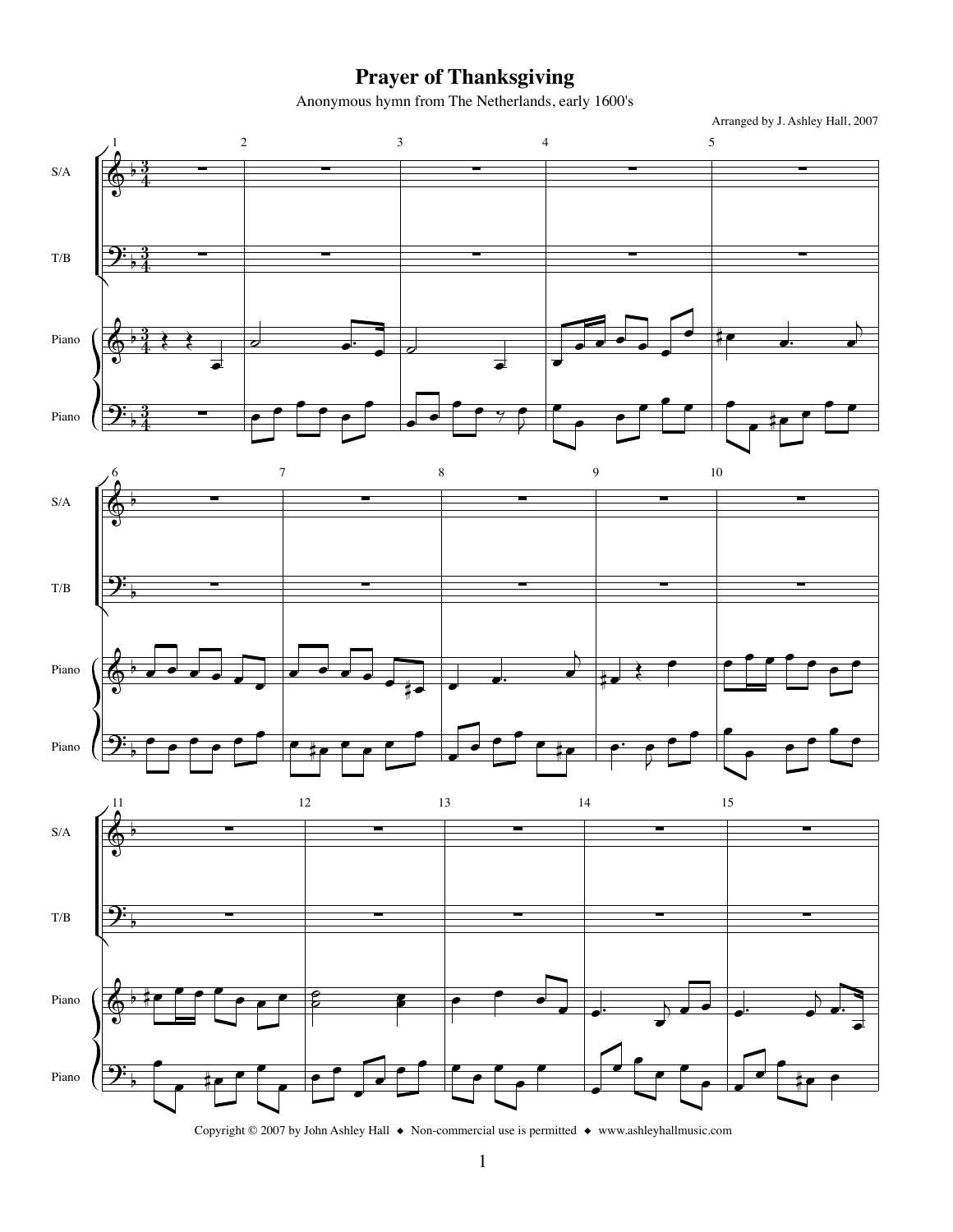

Copyright © 2007 by John Ashley Hall  $\bullet$  Non-commercial use is permitted  $\bullet$  www.ashleyhallmusic.com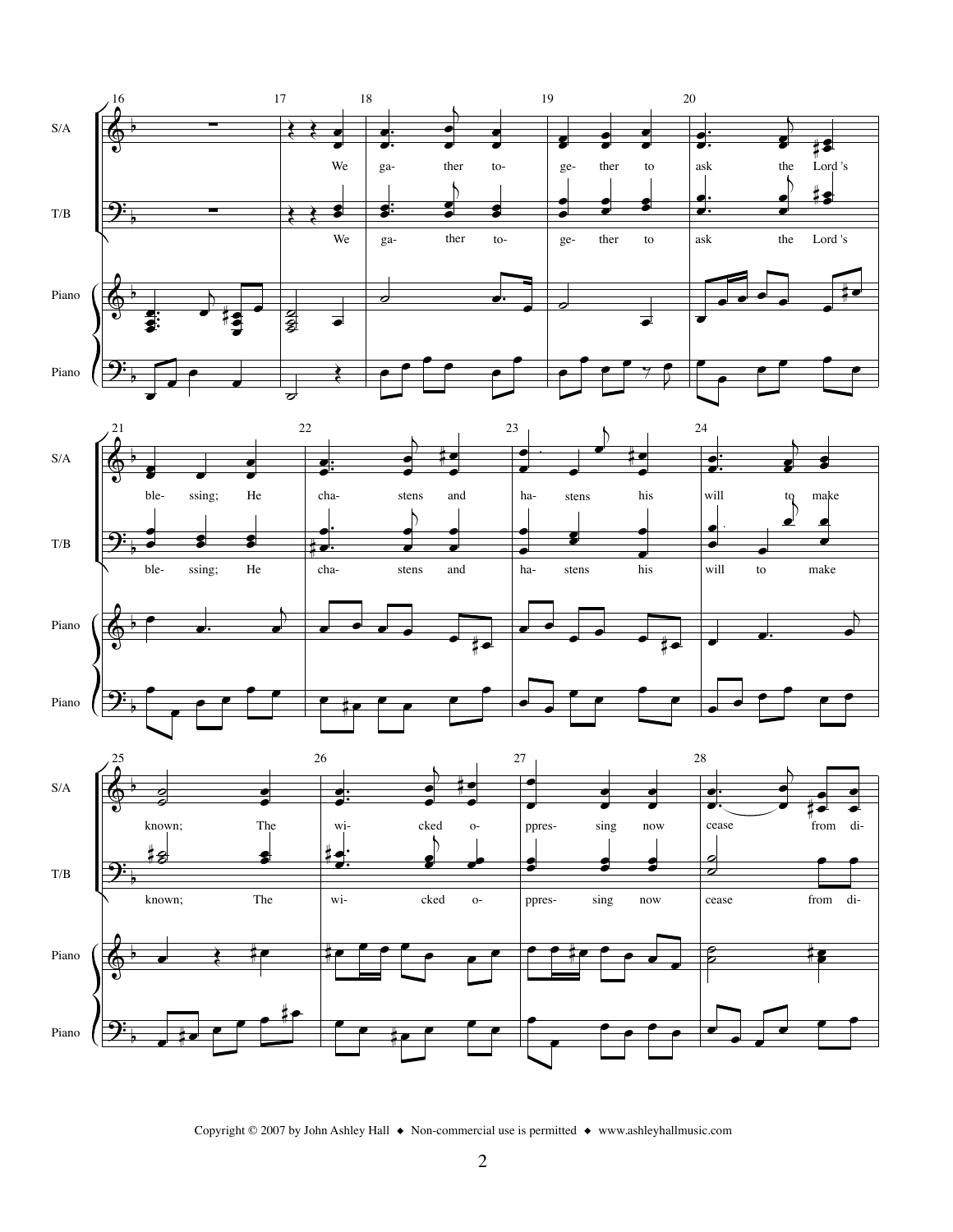





Copyright © 2007 by John Ashley Hall  $\bullet$  Non-commercial use is permitted  $\bullet$  www.ashleyhallmusic.com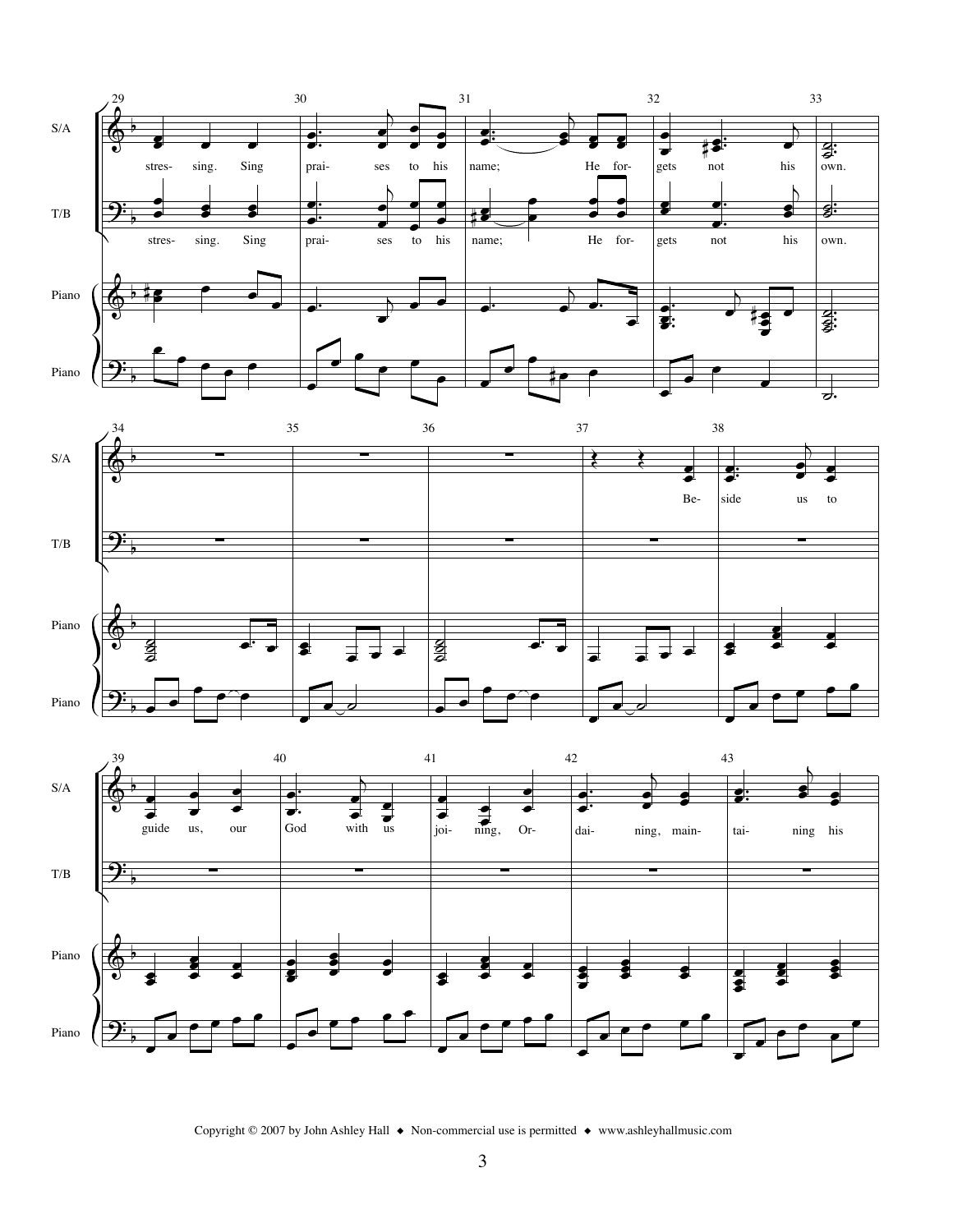

Copyright © 2007 by John Ashley Hall  $\bullet$  Non-commercial use is permitted  $\bullet$  www.ashleyhallmusic.com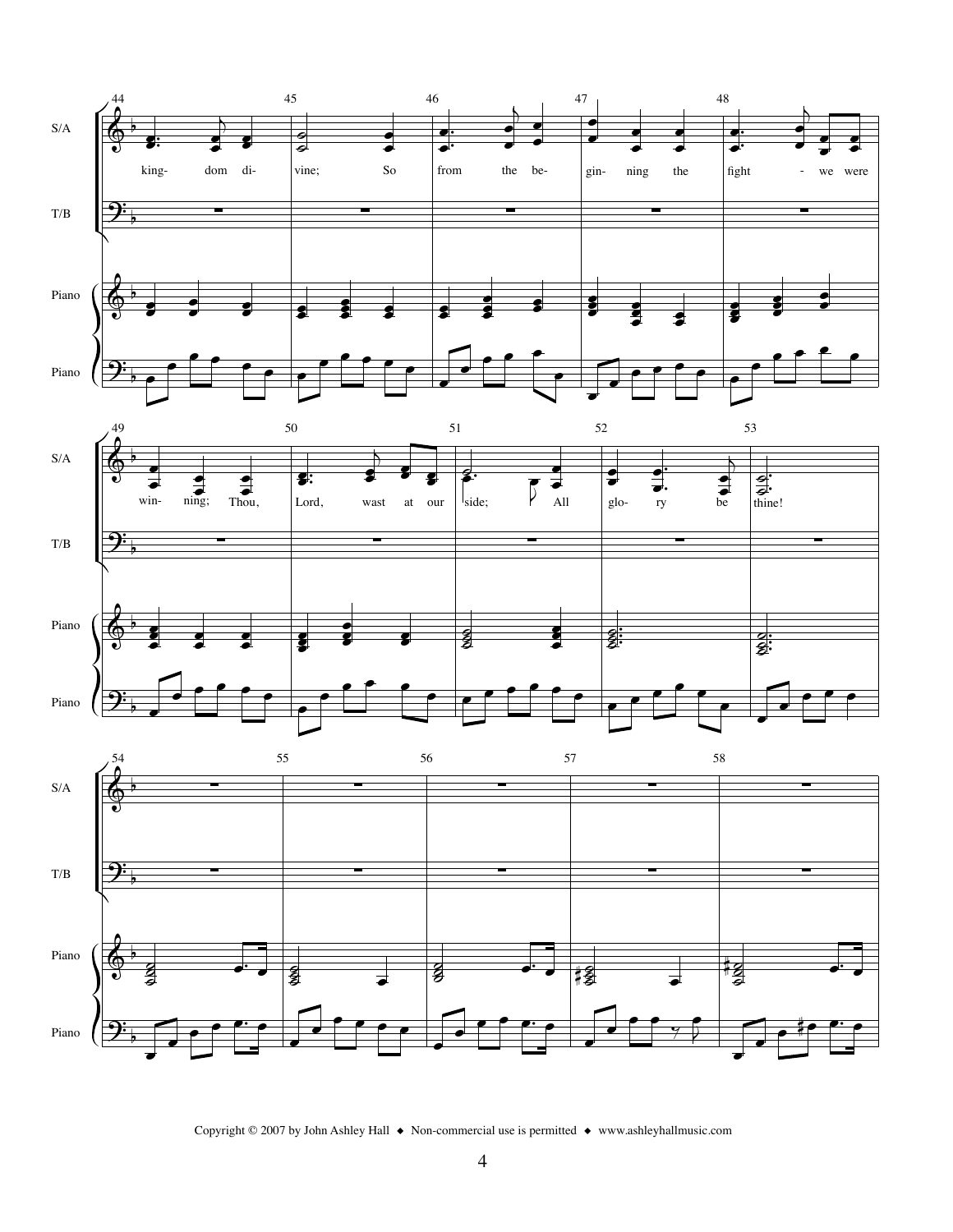

Copyright © 2007 by John Ashley Hall  $\bullet$  Non-commercial use is permitted  $\bullet$  www.ashleyhallmusic.com

Piano